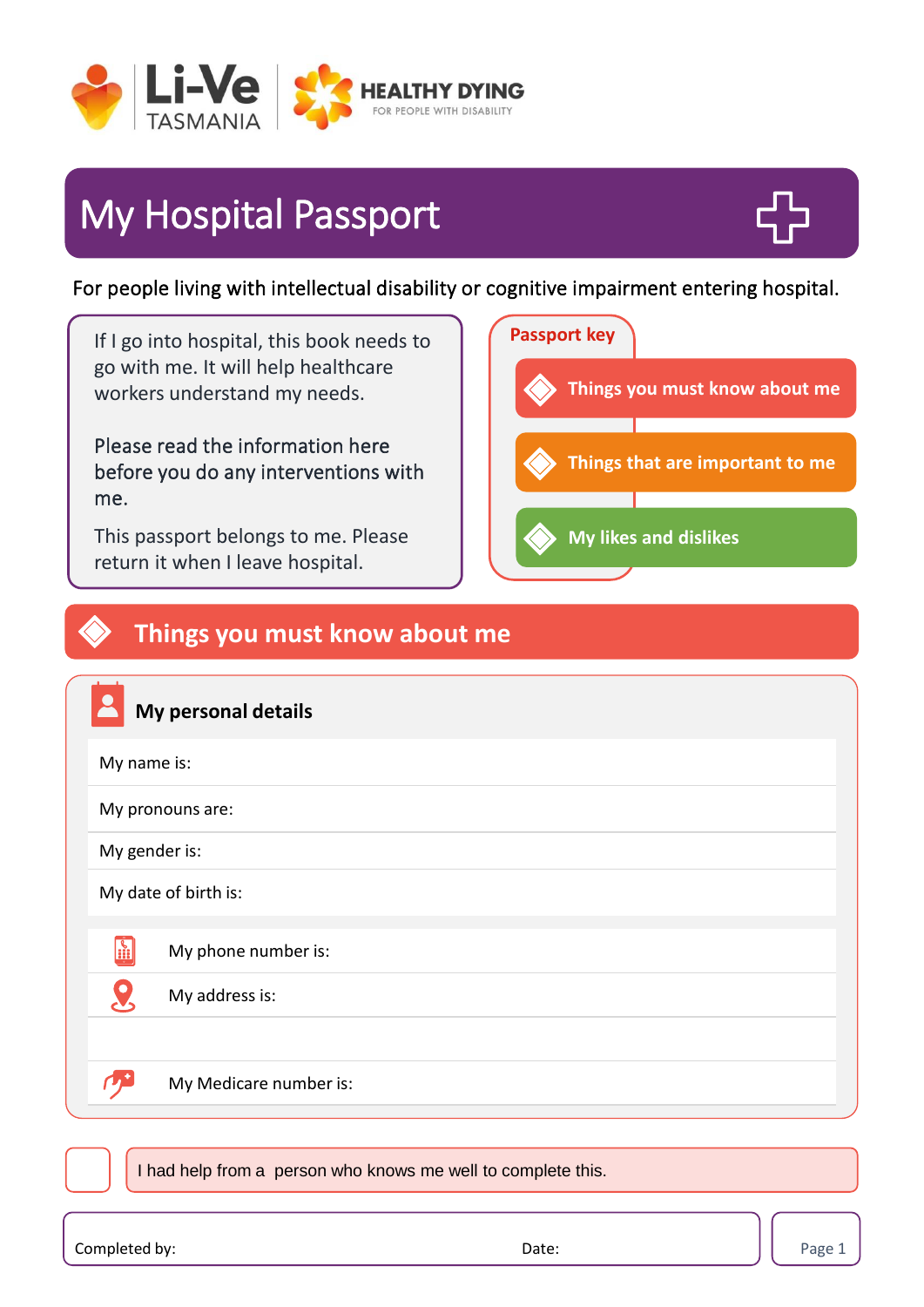

#### **How I communicate / the language I speak**

**My religion and spiritual needs** 

**What you can do if I am anxious (**it would help me if you can… )

#### **My family contact person, guardian, carer or support person**

They are my (mum, dad, support worker):

Their phone number is:

Their address is: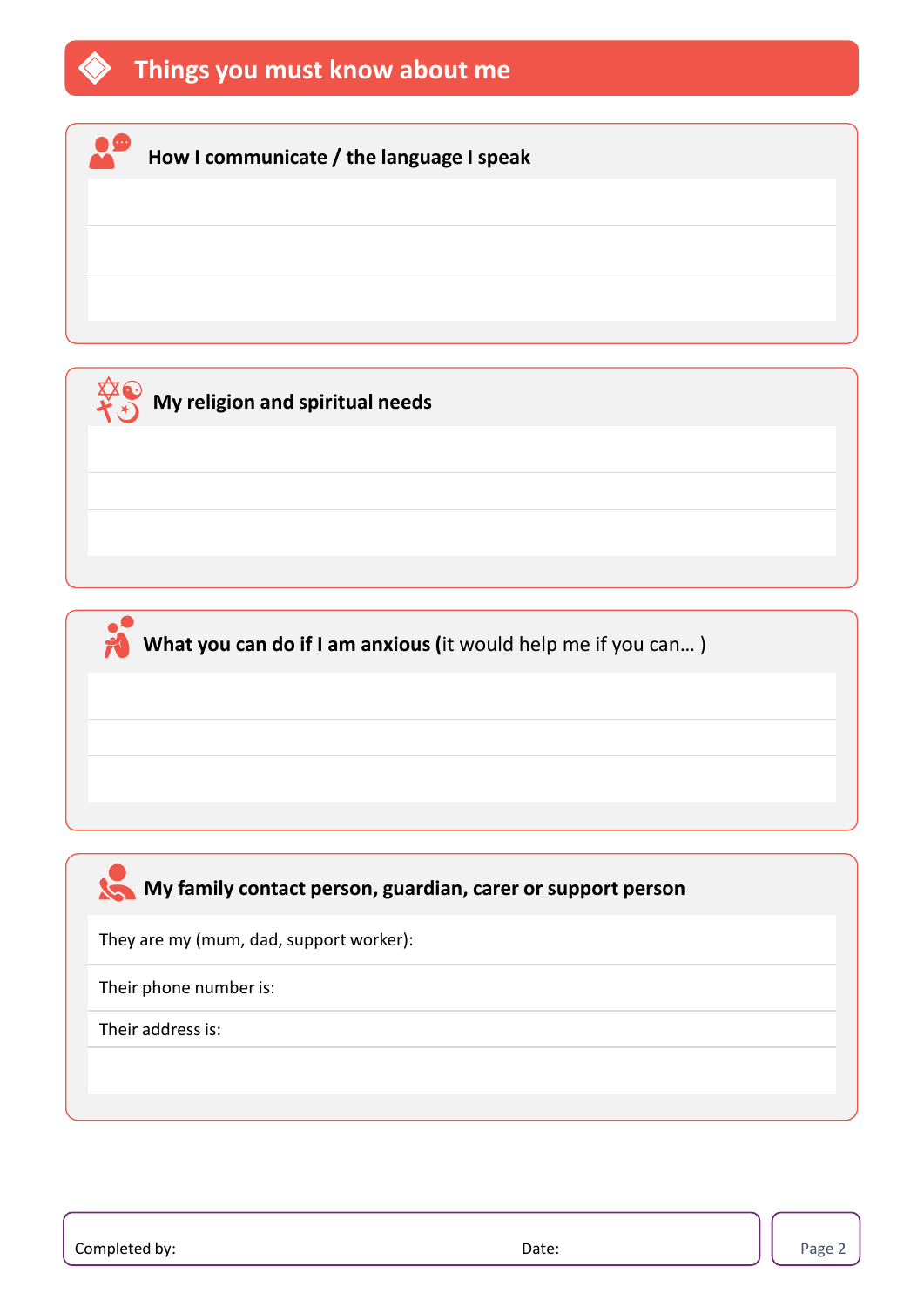### **Things you must know about me**





#### **My disability support providers**

Their name is:

They are from (organisation):

Their role is:

Their phone number is:

Their name is:

They are from (organisation):

Their role is:

Their phone number is:



Completed by:  $\qquad \qquad$  Date:  $\qquad \qquad$  Page 3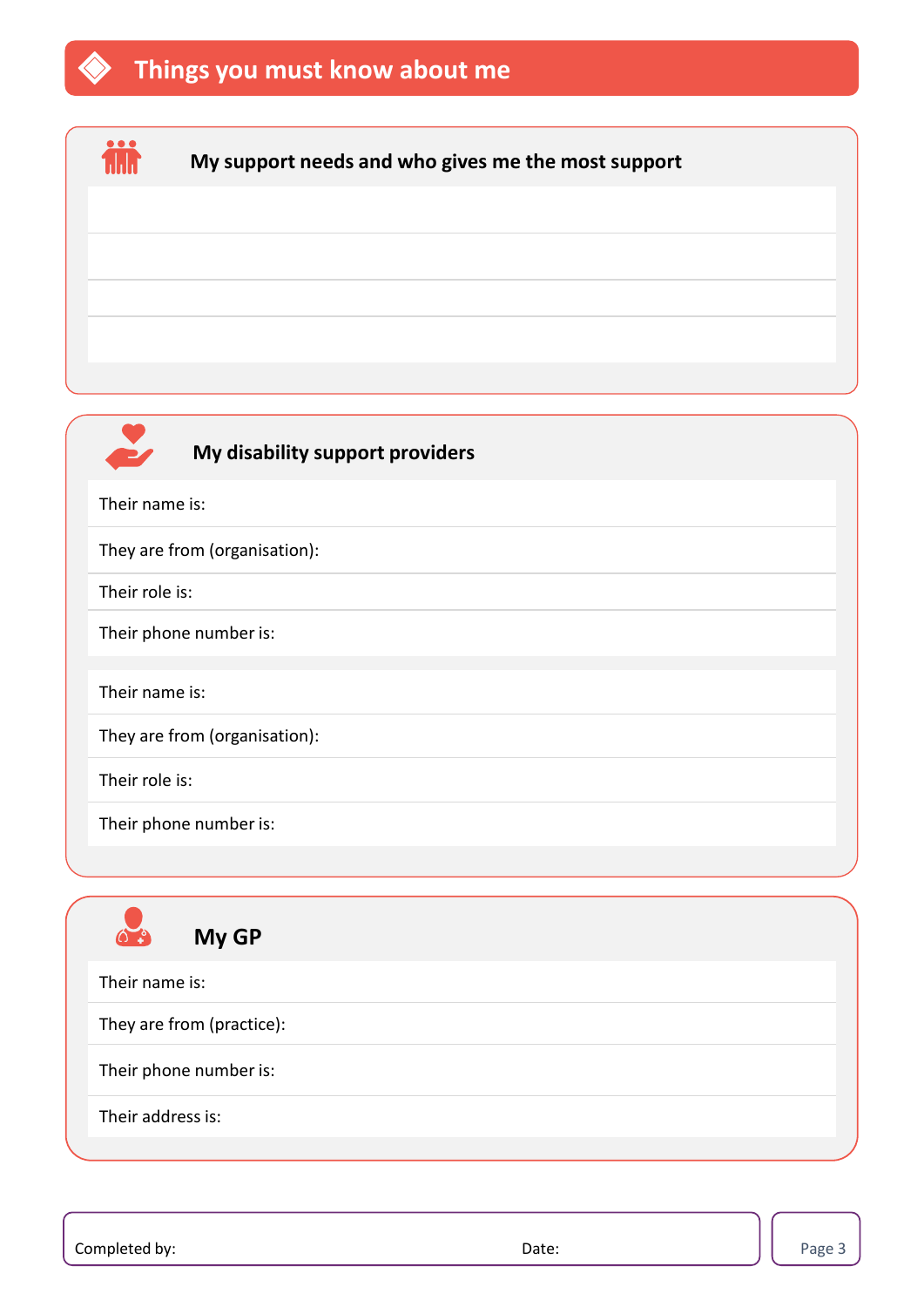



**Other health workers/services involved with me** (OT, nursing, physio)

| Their name is:                                                    |  |  |  |
|-------------------------------------------------------------------|--|--|--|
| They are from (organisation):                                     |  |  |  |
| Their role is:                                                    |  |  |  |
| Their phone number is:                                            |  |  |  |
| Their name is                                                     |  |  |  |
| They are from (organisation):                                     |  |  |  |
| Their role is:                                                    |  |  |  |
| Their phone number is:                                            |  |  |  |
|                                                                   |  |  |  |
|                                                                   |  |  |  |
| Medical interventions (how to take my blood, give injections, BP) |  |  |  |
|                                                                   |  |  |  |
|                                                                   |  |  |  |
|                                                                   |  |  |  |
|                                                                   |  |  |  |
| My heart:                                                         |  |  |  |
| My breathing:                                                     |  |  |  |
| My risk of choking, dysphagia (eating, drinking and swallowing):  |  |  |  |

Completed by: Date: Page 4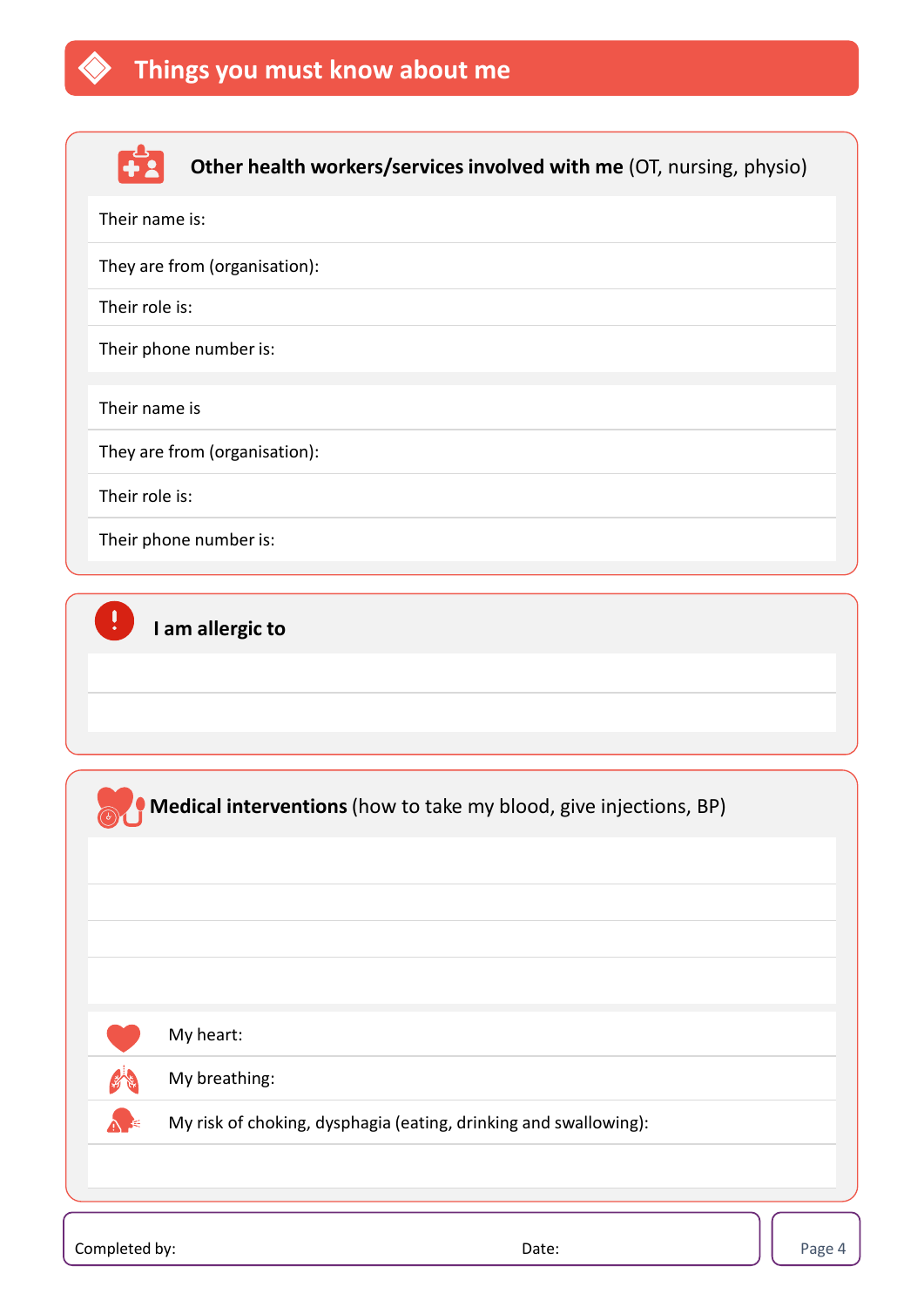

| My medical history and treatment plan |  |
|---------------------------------------|--|
|                                       |  |
|                                       |  |
|                                       |  |
|                                       |  |
|                                       |  |
|                                       |  |
|                                       |  |
|                                       |  |
|                                       |  |
| My current medications                |  |
|                                       |  |
|                                       |  |
|                                       |  |
|                                       |  |
|                                       |  |
|                                       |  |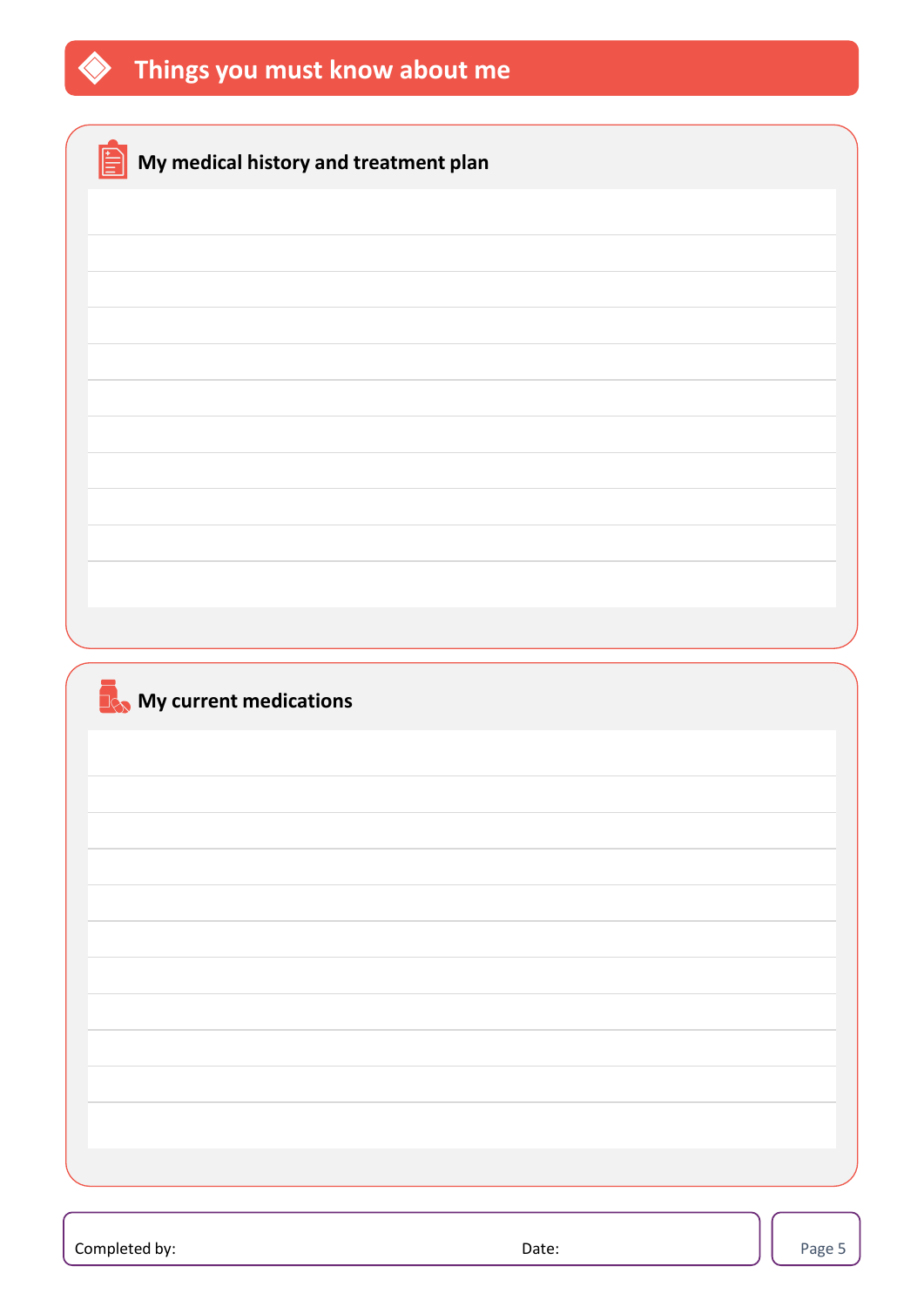

**How to communicate with me** 

**How I take medication** (whole tablets, crushed tablets, injections, syrup)

**How you will know I am in pain** 

**OR How I move around** (posture in bed, walking aids)

**My personal care** (dressing, washing)

Completed by: Date: Page 6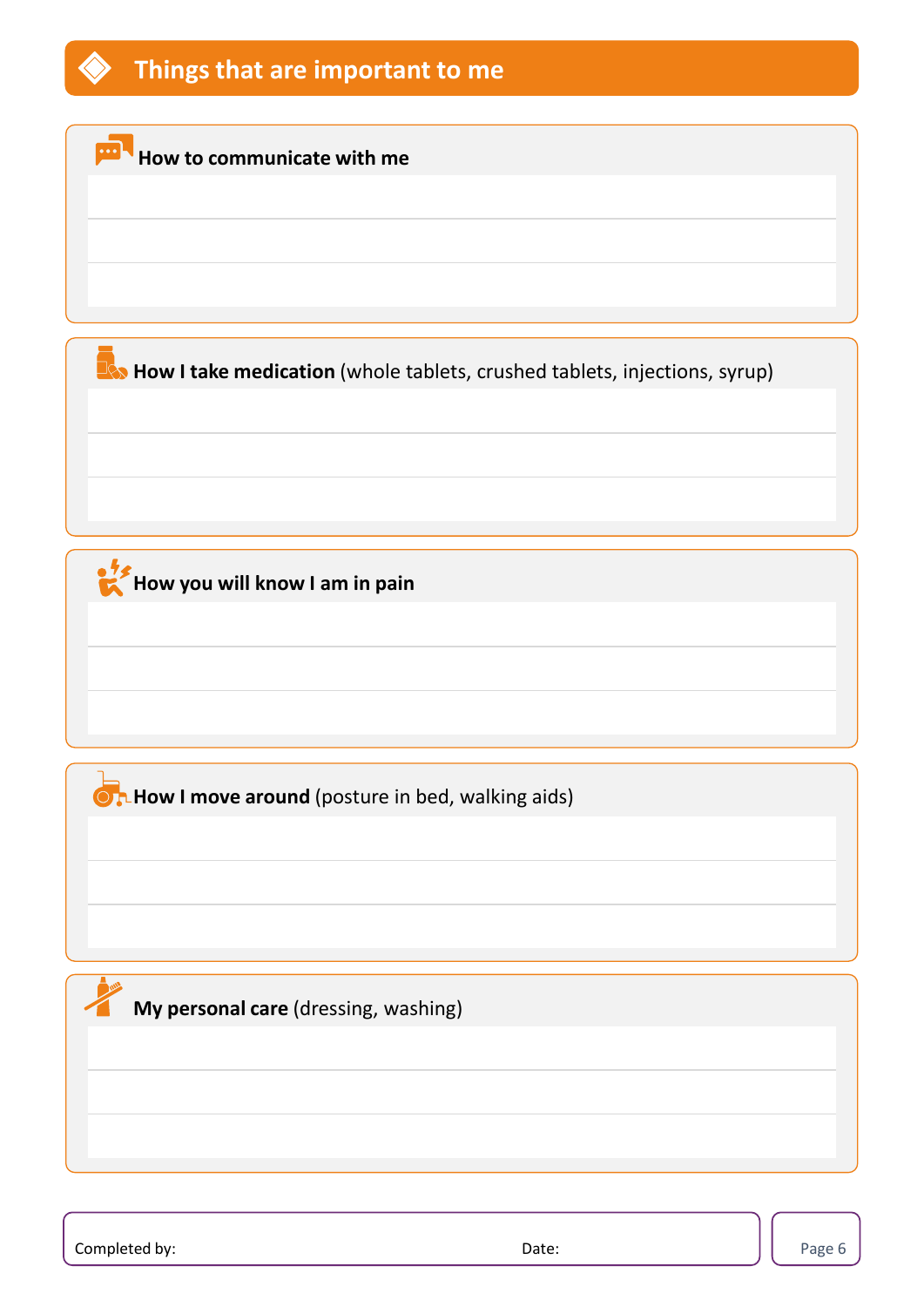

Completed by: Notice and Solid Completed by: Page 7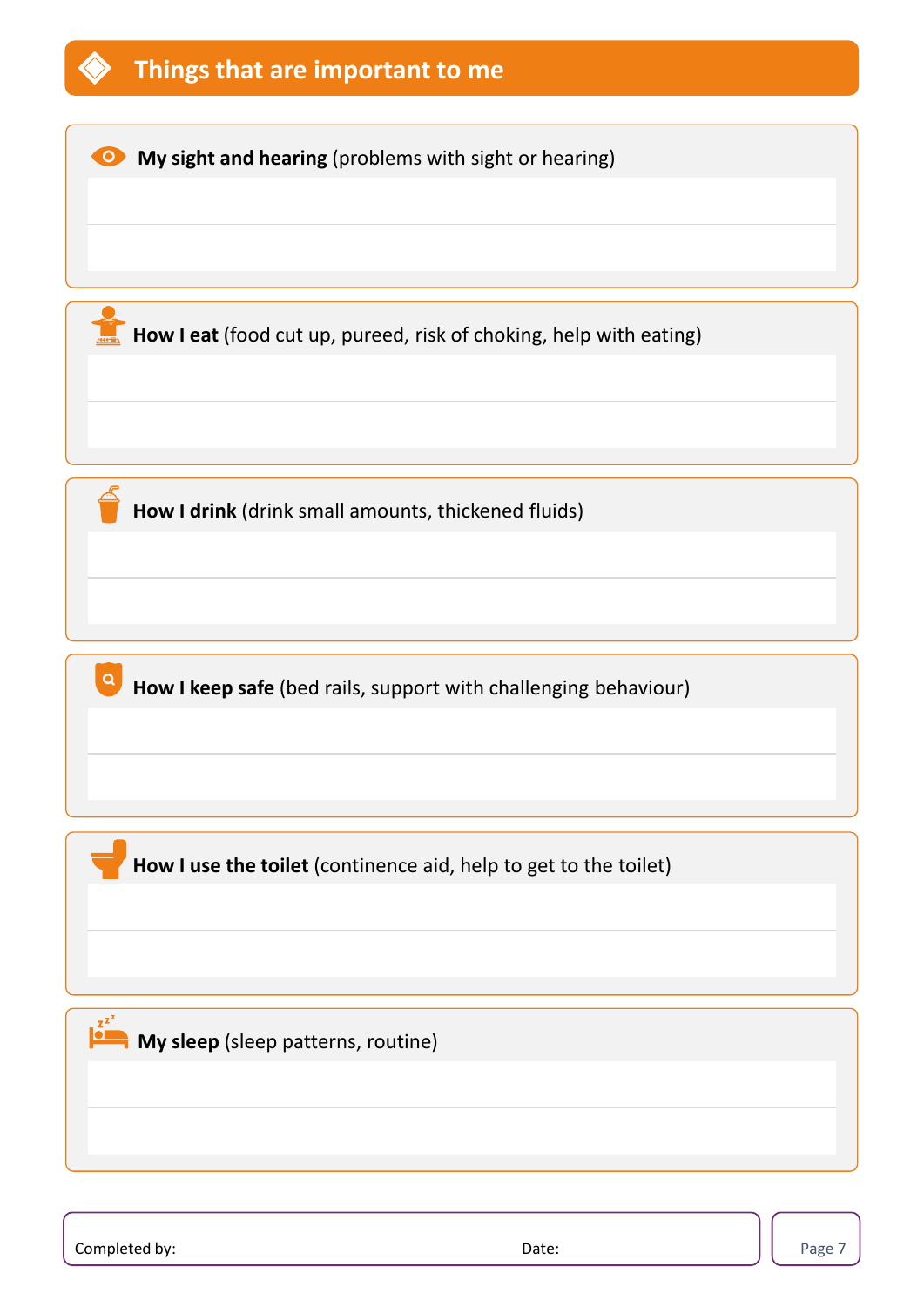

## **Things I like**

*For example, what makes me happy, things I like to do, (watching TV, reading, music)*



### **Things I don't like**

*For example, don't shout, food I don't like, physical touch)*

|       | Page 8 |
|-------|--------|
| Date: |        |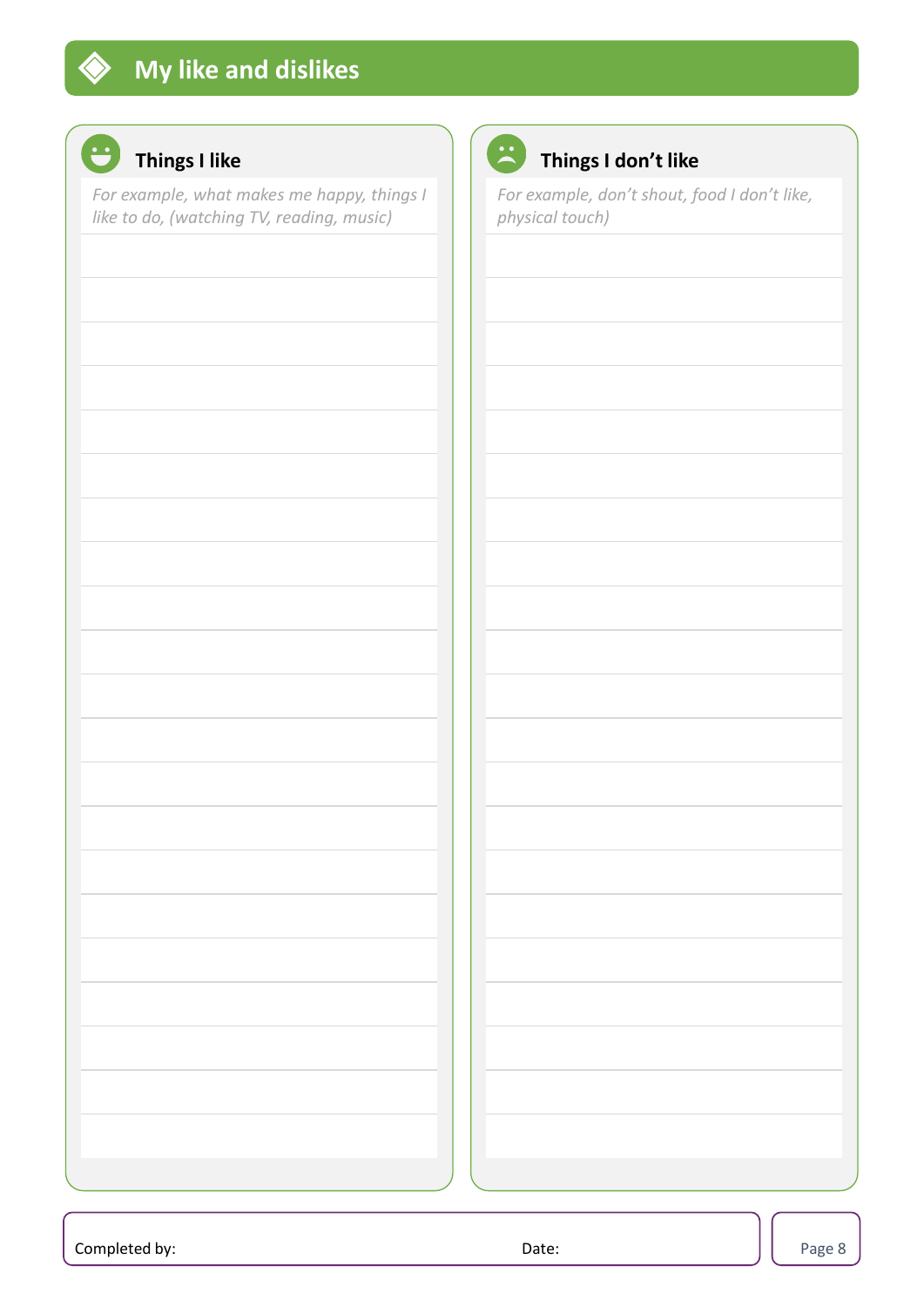| $\mathbb{E}$<br><b>Notes</b> |  |
|------------------------------|--|
|                              |  |
|                              |  |
|                              |  |
|                              |  |
|                              |  |
|                              |  |
|                              |  |
|                              |  |
|                              |  |
|                              |  |
|                              |  |
|                              |  |
|                              |  |
|                              |  |
|                              |  |
|                              |  |
|                              |  |
|                              |  |
|                              |  |
|                              |  |
|                              |  |
|                              |  |
|                              |  |
|                              |  |
|                              |  |
|                              |  |
|                              |  |
|                              |  |
|                              |  |
|                              |  |
|                              |  |
|                              |  |
|                              |  |
|                              |  |
|                              |  |
|                              |  |
|                              |  |
|                              |  |
|                              |  |

Completed by: Notice and Solid Base 3 and Completed by: Page 9